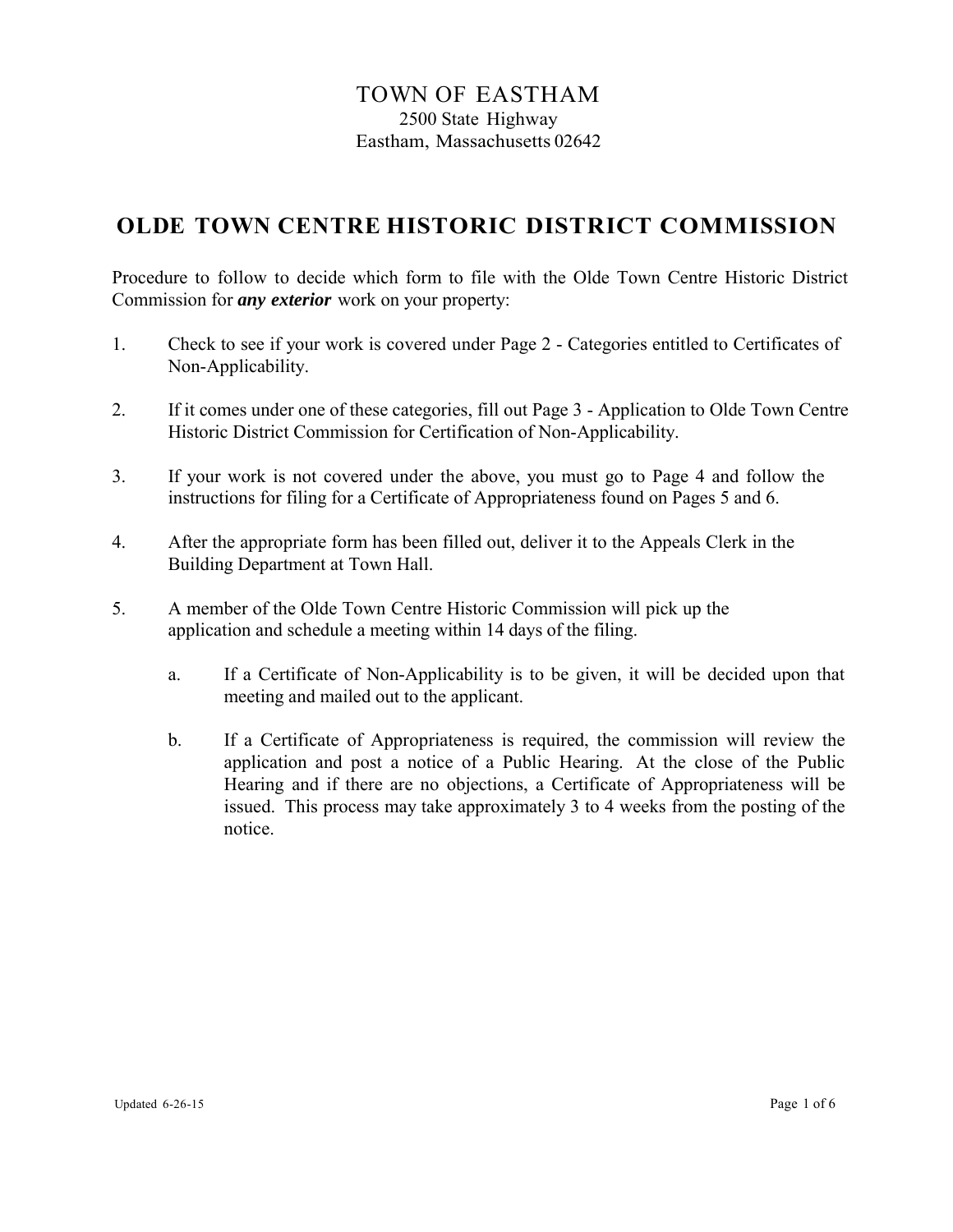# **OLDE TOWN CENTRE HISTORIC DISTRICT COMMISSION**

#### **CATEGORIES ENTITLED TO CERTIFICATES OF NON-APPLICABILITY**

The following categories require filing for Certificates of Non-Applicability:

- 1. Ordinary maintenance and repair of an exterior architectural feature if such repair and maintenance does not involve a fundamental change in design and materials and/or color.
- 2. Any constructions, demolitions or alterations under orders issued by a building inspector or similar agent for the purpose of public safety.
- 3. Major Landscaping designs with plants, trees, hedges or shrubs.
- 4. Terraces, walks, sidewalks and other similarstructures, including driveways or parking lots provided that the structure is at grade level.
- 5. Storm doors and windows, screen doors and windows, air conditioners and conventional roof-top TV antennae. (Not exempt from Commission review would be TV satellite dishes and short-wave radio antennae).
- 6. The reconstruction substantially similar in exterior design of a building, structure or exterior architectural feature damaged or destroyed by fire, storm, or other disaster provided such reconstruction is begun within one year thereafter and carried forward with due diligence.
- 7. A. Signs used for residential occupation or professional purposes which are not more than one foot square in area, provided that:
	- a. Only one sign is displayed for each building or structure.
	- b. The sign consists of letters painted on wood without a symbol or trademark.
	- c. If illuminated, is illuminated only indirectly.
	- d. All signs would conform to the present Eastham Sign Code except as herein noted.
	- B. Signs used in connection with non-residential purposes which are not more than twelve square feet in area, provided that:
		- a. Only one sign is displayed for each building or structure.
		- b. The sign consists of letters painted on wood without a symbol or trademark.
		- c. If illuminated, is illuminated only indirectly.
		- d. All signs should conform to present Eastham Sign Code except as herein noted.
- 8. Temporary signs and structures up to thirty days.
- 9. Change in color of house, trim (doors, shutters, etc.) or roofing if selected from charts approved by the Historic District Commission (available in Town Hall).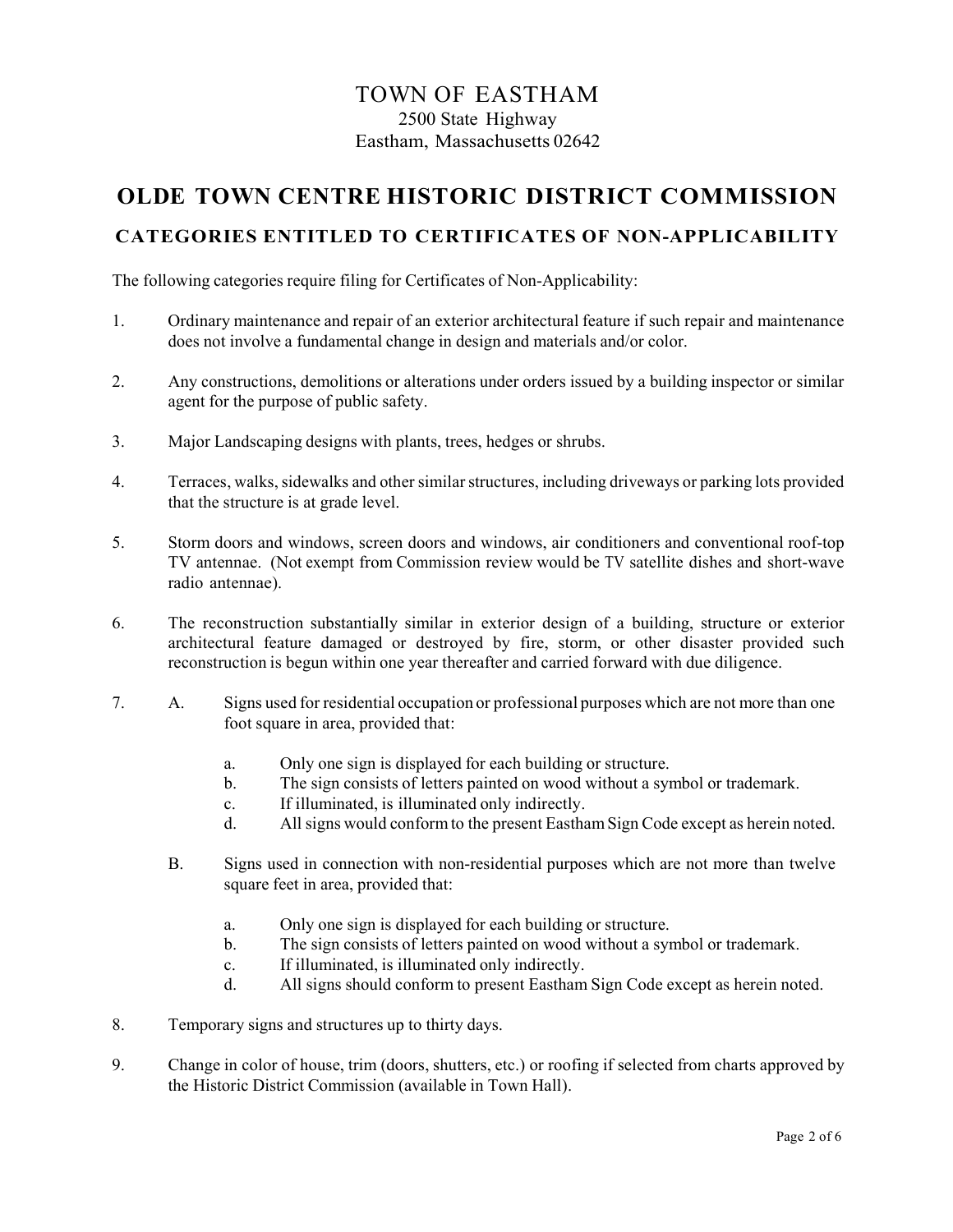## **APPLICATION TO OLDE TOWN CENTRE HISTORIC DISTRICT COMMISSION for CERTIFICATION OF NON-APPLICABILITY**

Application is hereby made, in triplicate, for the issuance of a Certificate of Non-Applicability under the Olde Town Centre Historic District Commission by-law for proposed work as described below and on plans, drawings and/or photographs accompanying this application.

|                                                                                                                                                                                                                                | $\text{DATE:}$ |
|--------------------------------------------------------------------------------------------------------------------------------------------------------------------------------------------------------------------------------|----------------|
|                                                                                                                                                                                                                                |                |
|                                                                                                                                                                                                                                |                |
| ADDRESS OF PROPOSED WORK: North Andrew Management Control of the Control of the Control of the Control of the Control of the Control of the Control of the Control of the Control of the Control of the Control of the Control |                |
|                                                                                                                                                                                                                                | TEL. NO.       |
|                                                                                                                                                                                                                                |                |

This application is for non-applicability of proposed exterior construction and alterations on the ground that:

#### *(Check applicable box)*

- □ 1. It will not be visible from any way or public place.
- □ 2. It is within a category declared entitled to Non-Applicability, Olde Town Centre Historic District Commission.

PROPOSED WORK: Describe and furnish plan or proposed work, showing location on lot, and, if an addition is involved, showing location of existing building.

|                         |                                                                                                                                                                                                                               | SIGNED                                                                                                                                                   |  |  |
|-------------------------|-------------------------------------------------------------------------------------------------------------------------------------------------------------------------------------------------------------------------------|----------------------------------------------------------------------------------------------------------------------------------------------------------|--|--|
|                         | Space below line for Committee use:                                                                                                                                                                                           | Owner/Contractor/Agent                                                                                                                                   |  |  |
| Received by H.D.C.      |                                                                                                                                                                                                                               | The Certificate is hereby The Certificate is hereby                                                                                                      |  |  |
|                         | Date has been assessed by the contract of the contract of the contract of the contract of the contract of the contract of the contract of the contract of the contract of the contract of the contract of the contract of the |                                                                                                                                                          |  |  |
|                         |                                                                                                                                                                                                                               | Date                                                                                                                                                     |  |  |
| $\mathbf{B}\mathbf{v}$  |                                                                                                                                                                                                                               | C80 s8 Appeals: An applicant may, within 20 days of the filing of the decision of<br>the Commission with the Town Clerk, appeal to a superior court. The |  |  |
| Approved<br>Disapproved | $\Box$                                                                                                                                                                                                                        | Commission must pay costs only if it appears to the court that the Commission<br>has acted with gross negligence, bad faith or malice                    |  |  |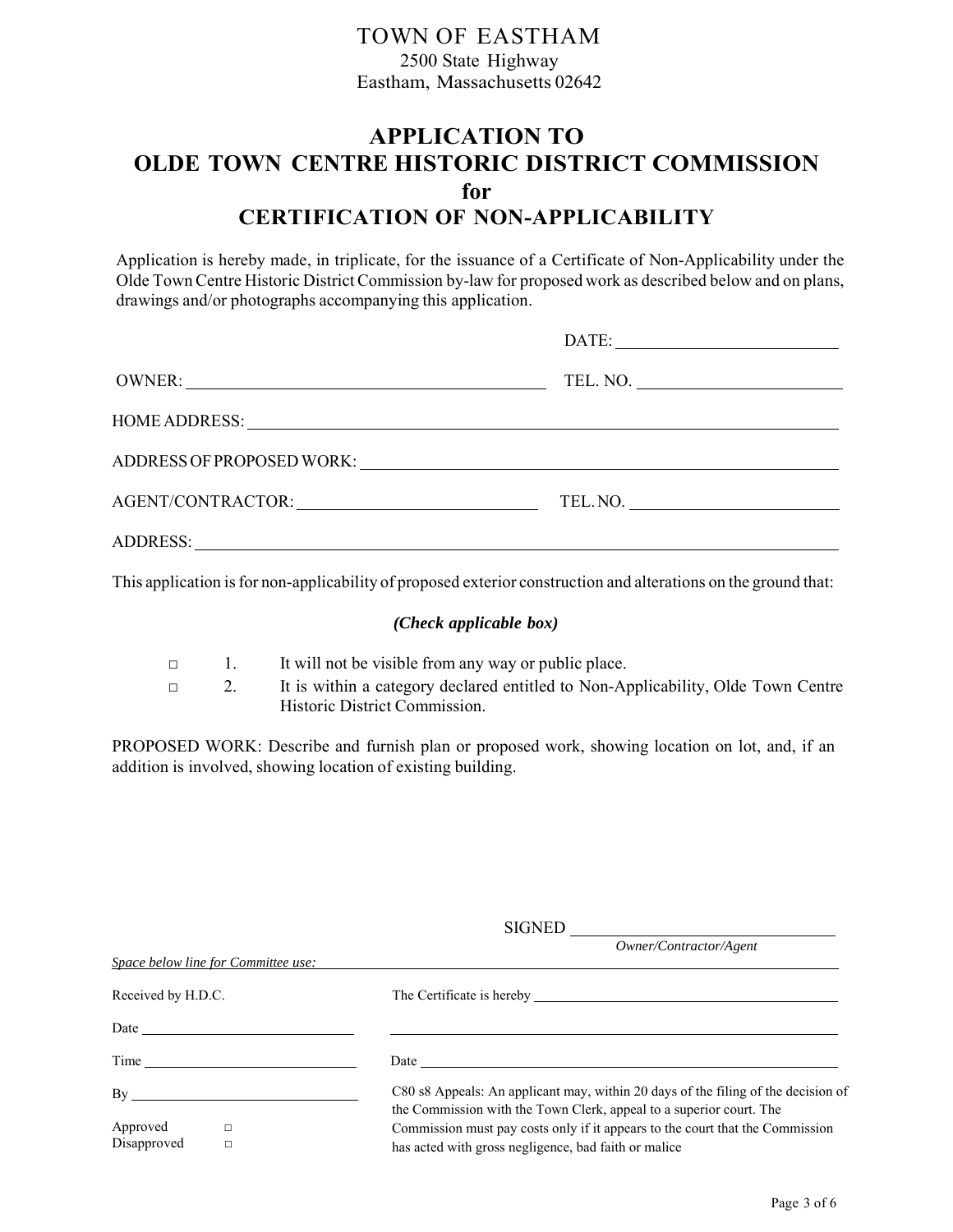## **OLDE TOWN CENTRE HISTORIC DISTRICT COMMISSION**

### **INSTRUCTIONS AND CHECK SHEET FOR CERTIFICATE OF APPROPRIATENESS**

Three copies of the attached Application and Specification Sheet must be filed with the Appeals Clerk in the Eastham Town Hall. Major details of architectural construction must be completely listed on Specification Sheet.

Under heading "Description of Proposed Work" indicate type of work, i.e., new construction, alteration or repair, raze, move or remove building, sign, fence, etc. Designate whether dwelling, commercial structure, garage, shed, etc., and give detailed descriptive data on the architectural features.

Each applicant should file the following documents along with three copies of the application:

#### **NEW BUILDING**

- 1. Ten plot plans, drawn to scale, showing building dimensions, distance from street, property lines, and adjacent buildings.
- 2. Ten copies of elevations of all sides of building with all details drawn to scale and showing existing and proposed final grades.
- 3. One set of paint color chips of all colors to be used.

#### **ADDITIONS AND/OR ALTERATIONS**

- 1. Ten plot plans, drawn to scale, showing existing building plus proposed addition.
- 2. Ten copies of elevations, drawn to scale, of all sides of addition, plus the side of the existing building to which the addition is to be attached. Show existing grade and proposed final grade. A photo of the existing structure should be provided.
- 3. One set of paint color chips of all colors to be used.

**SIGNS** (Unless exempted by the by-law)

- 1. A good quality scaled drawing showing dimensions of sign and post if required, including the style of lettering.
- 2. One set of paint color chips of all colors to be used.
- 3. Elevation, drawn to scale, or photo, showing location of sign, on wall of building, or other location in relation to the building.
- 4. If free standing sign; plot plan, drawn to scale, and showing location of sign and building and distance from street and property lines.
- 5. Indication of lighting (location and type)

#### **OTHER STRUCTURES** (Walls, fences, pools, flagpole, etc.)

- 1. One accurate plot plan, drawn to scale, and including dimensions, showing the location of the structure relative to streets and buildings.
- 2. Picture of the site where the structure will go.
- 3. A drawing, photo or brochure of the structure indicating height and type of material to be used.
- 4. If color other than white or natural, one set of paint color chips.

#### APPL IC ATIONS WILL BE REJECTED (OR RETURNED) IF COMPLETE DRAWINGS AND SPECIF IC ATIONS ARE NOT SUBMITTED FOR COMMISSION REVIEW.

 $\mathbb{R}^2$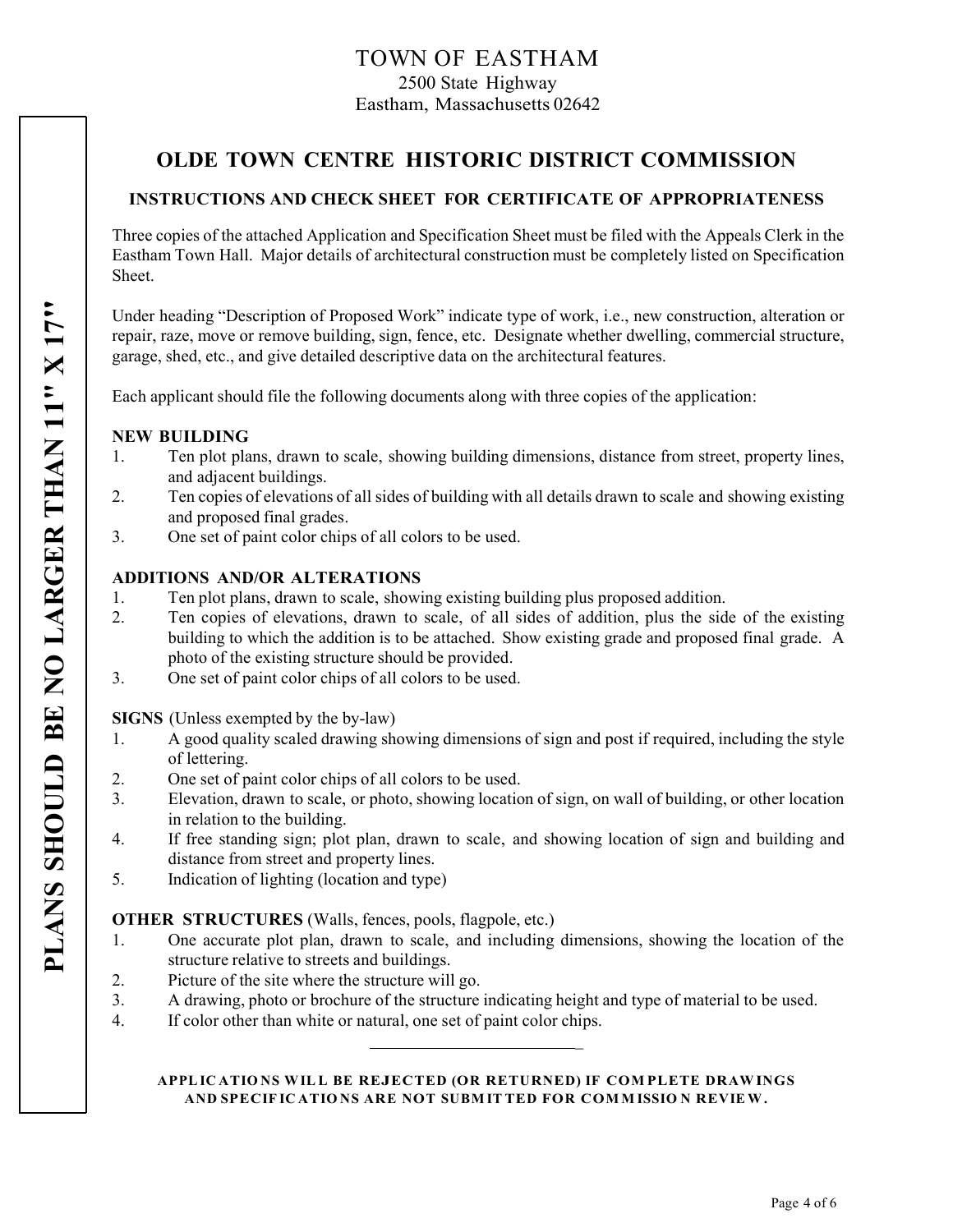# **APPLICATION TO OLDE TOWN CENTRE HISTORIC DISTRICT COMMISSION for CERTIFICATION OF APPROPRIATENESS**

Application is hereby made, in triplicate, for the issuance of a Certificate of Appropriateness under the Olde Town Centre Historic District Commission by-law for proposed work as described below and on plans, drawings and/or photographs accompanying this application.

|                                             | TEL. NO.                                                                                                                                                 |  |  |
|---------------------------------------------|----------------------------------------------------------------------------------------------------------------------------------------------------------|--|--|
|                                             |                                                                                                                                                          |  |  |
|                                             |                                                                                                                                                          |  |  |
|                                             |                                                                                                                                                          |  |  |
|                                             |                                                                                                                                                          |  |  |
|                                             |                                                                                                                                                          |  |  |
|                                             |                                                                                                                                                          |  |  |
|                                             | AGENT/CONTRACTOR: TEL.NO.                                                                                                                                |  |  |
|                                             |                                                                                                                                                          |  |  |
| DESCRIPTION OF PROPOSED WORK:               |                                                                                                                                                          |  |  |
|                                             |                                                                                                                                                          |  |  |
|                                             |                                                                                                                                                          |  |  |
|                                             |                                                                                                                                                          |  |  |
|                                             | $\overline{\text{SIGNED}}\_\_\_\text{\textit{Owner}/\textit{Contractor}/\textit{Agent}}$                                                                 |  |  |
| Space below line for Committee use:         |                                                                                                                                                          |  |  |
| Received by H.D.C.                          |                                                                                                                                                          |  |  |
|                                             |                                                                                                                                                          |  |  |
|                                             |                                                                                                                                                          |  |  |
|                                             | C80 s8 Appeals: An applicant may, within 20 days of the filing of the decision of<br>the Commission with the Town Clerk, appeal to a superior court. The |  |  |
| Approved<br>$\Box$<br>Disapproved<br>$\Box$ | Commission must pay costs only if it appears to the court that the Commission<br>has acted with gross negligence, bad faith or malice.                   |  |  |